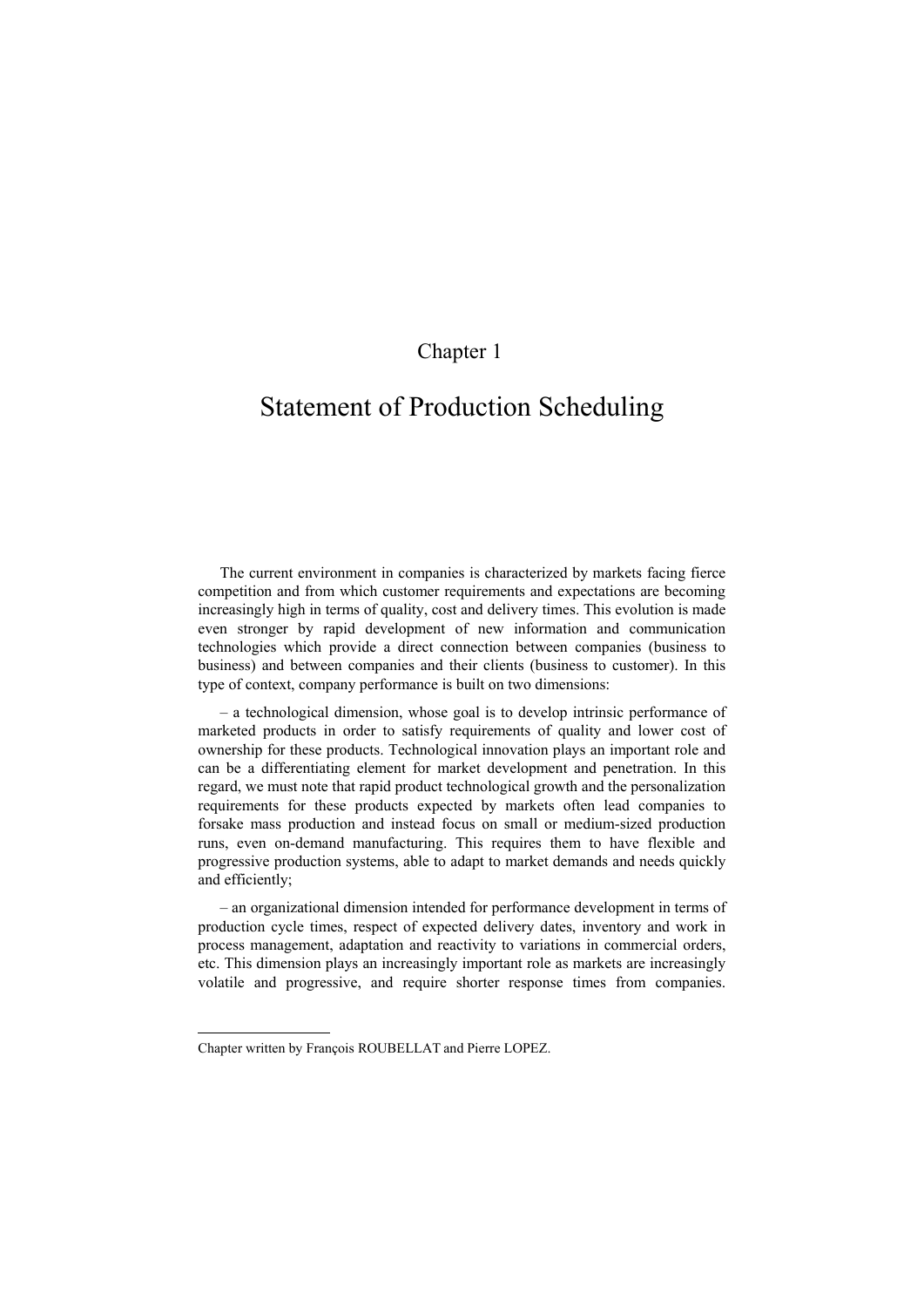## 2 Production Scheduling

Therefore, companies must have powerful methods and tools at their disposal for production organization and control [BAI 99].

This production organization must be considered not only at company level, but also from its position in the supply chain where it is one of the links, resulting in a global "virtual" company which must be focused on satisfying customer needs under the best possible conditions [BAI 99, WU 98].

To achieve these goals, a company organization normally relies on the implementation of a number of functions including scheduling which plays a vital role. Indeed, the scheduling function is intended for the organization of human and technological resource use in company workshops to directly satisfy client requirements or demands issued from a production plan prepared by the company planning function. Considering market trends and requirements, this function must organize the simultaneous execution of several jobs using flexible resources available in limited amounts, which becomes a complex problem to solve. In addition, it is this function which ultimately is responsible for product manufacturing. Its efficiency and failures will therefore highly condition the company's relationship with its customers. Within companies, this function has obviously always been present, but today it must face increasingly complex problems because of the large number of jobs that must be executed simultaneously with shorter manufacturing times. This situation is obviously the result of the current environment as it was described earlier.

Offering efficient and powerful solutions to scheduling problems thus defined constitutes an important economic challenge. Despite the simplicity of formulating this type of problem, it must be noted that to date there is no "one" method able to solve all possible scenarios. In fact there are a number of generic problems differentiated by the characteristics of jobs to be performed or resources available to perform them. Specific methods can then be associated with the resolution of each of these generic problems, these specific methods being either a specific interpretation of the problem in a general way, or a specific method dedicated to the problem involved. Resolution of a concrete problem starts by identifying the generic problem to which we can associate it, followed by the selection of the method(s) adapted to the resolution of this problem. We must also note that the decision problem associated with the scheduling problem belongs to the category of combinatorial NP-complete problems. Consequently, resolution by exact methods is not realistic for large problems, justifying the use of powerful heuristic methods. This explains why research on scheduling problems is always popular and demands numerous studies [WIE 97].

The goal of this book is to present a number of methods for the resolution of scheduling problems. There are a number of studies, past or present, on scheduling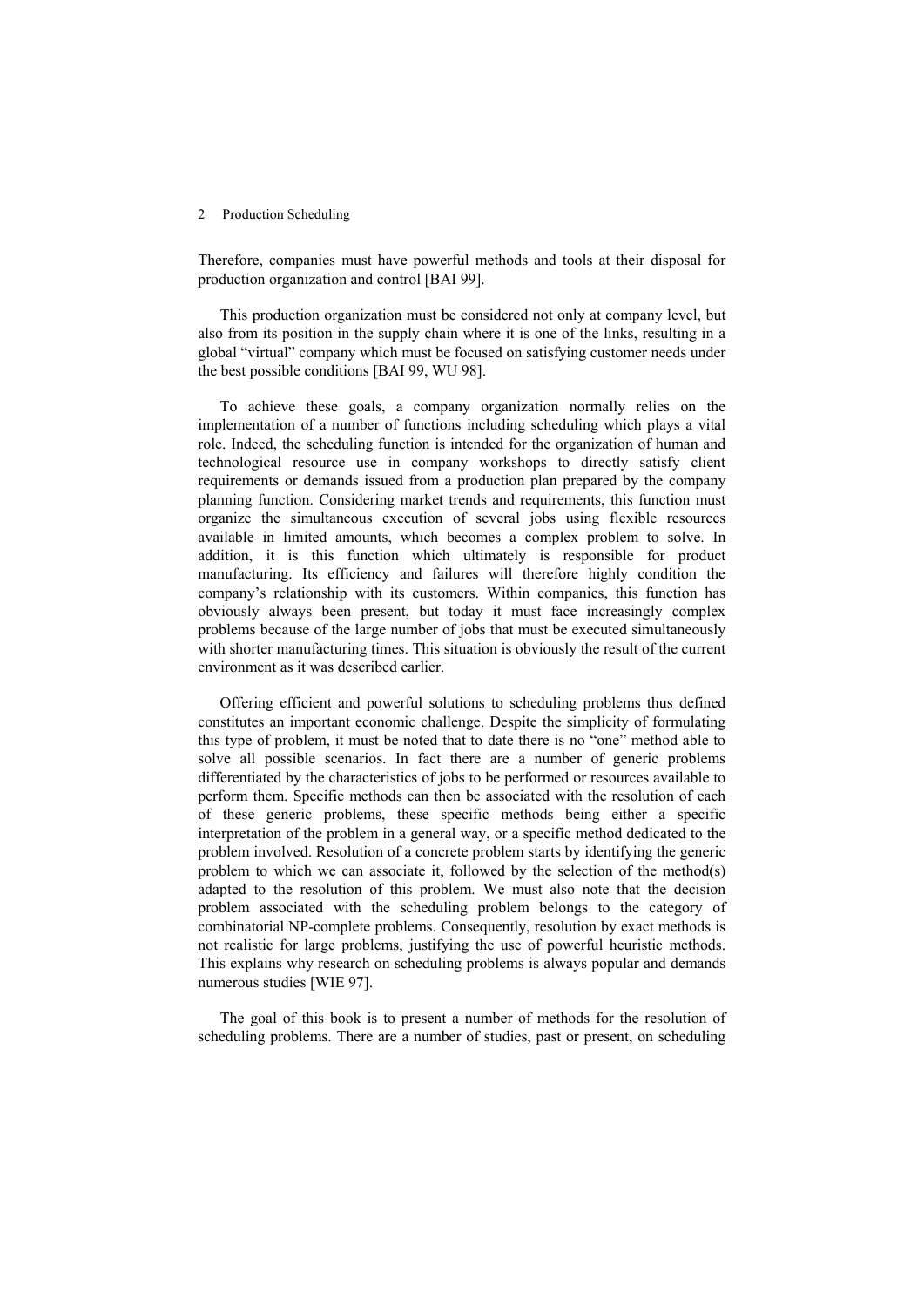issues [HER 06, LEU 04, PIN 05, SUL 07]. In this book, we have chosen to emphasize approaches to strictly solve or to improve the solution for problems actually encountered in the real world. This leads us to the organization of this book as follows.

A global presentation of concepts in relation to the scheduling domain and basic methods for solving classical scheduling problems is proposed in Chapter 2. The following two chapters present heuristic type resolution methods to solve large problems: metaheuristics (Chapter 3) and genetic algorithms (Chapter 4). Chapter 5 discusses an approach based on constraint propagation aiming at characterizing all solutions to a problem, which can be useful to help in searching for optimal solutions or in decision support. Chapter 6 recalls resolution principles based on the use of priority rules to generate a schedule by simulation or to identify priority rules to be used to organize scheduling in real time. The two following chapters discuss three scheduling problems for specific production lines: cyclic scheduling to satisfy mass production of a limited number of products (Chapter 7) and hoist scheduling (Chapter 8). Chapter 9 addresses an important practical extension of the scheduling problem: choosing which resource to use for each job operation, coupled with the operation scheduling for resources used. Chapter 10 considers a specific problem for which operations to be performed are not linked to sequencing constraints. Finally, the last two chapters focus on scheduling problems in uncertain environments or in environments which are not completely specified, a situation often encountered in practice. The fuzzy approach makes it possible to consider these two characteristics (Chapter 11), whereas the decision support approach makes it possible to organize job processing in real time according to the real state of the workshop and thus to consider unforeseen situations, using deterministic models (Chapter 12).

It is important to note that although this book often uses vocabulary and examples inherent to the manufacturing field, methods presented can be used to organize processing of any type of activity requiring available resources in a limited amount, in particular service activities, provided of course that the processing constraints are similar to those of one of the models considered in this book.

## **Bibliography**

- [BAI 99] BAI S., NSF workshop on supply chain management in electronic commerce, Final Report, http://www.ise.ufl.edu/supplychain, 1998.
- [HER 06] HERRMANN J. (Ed.), *Handbook of Production Scheduling*, International Series in Operations Research & Management Science , vol. 89, 2006.
- [LEU 04] LEUNG J.Y-T., *Handbook of Scheduling: Algorithms, Models, and Performance Analysis*, Chapman & Hall/CRC Computer & Information Science Series, 2004.